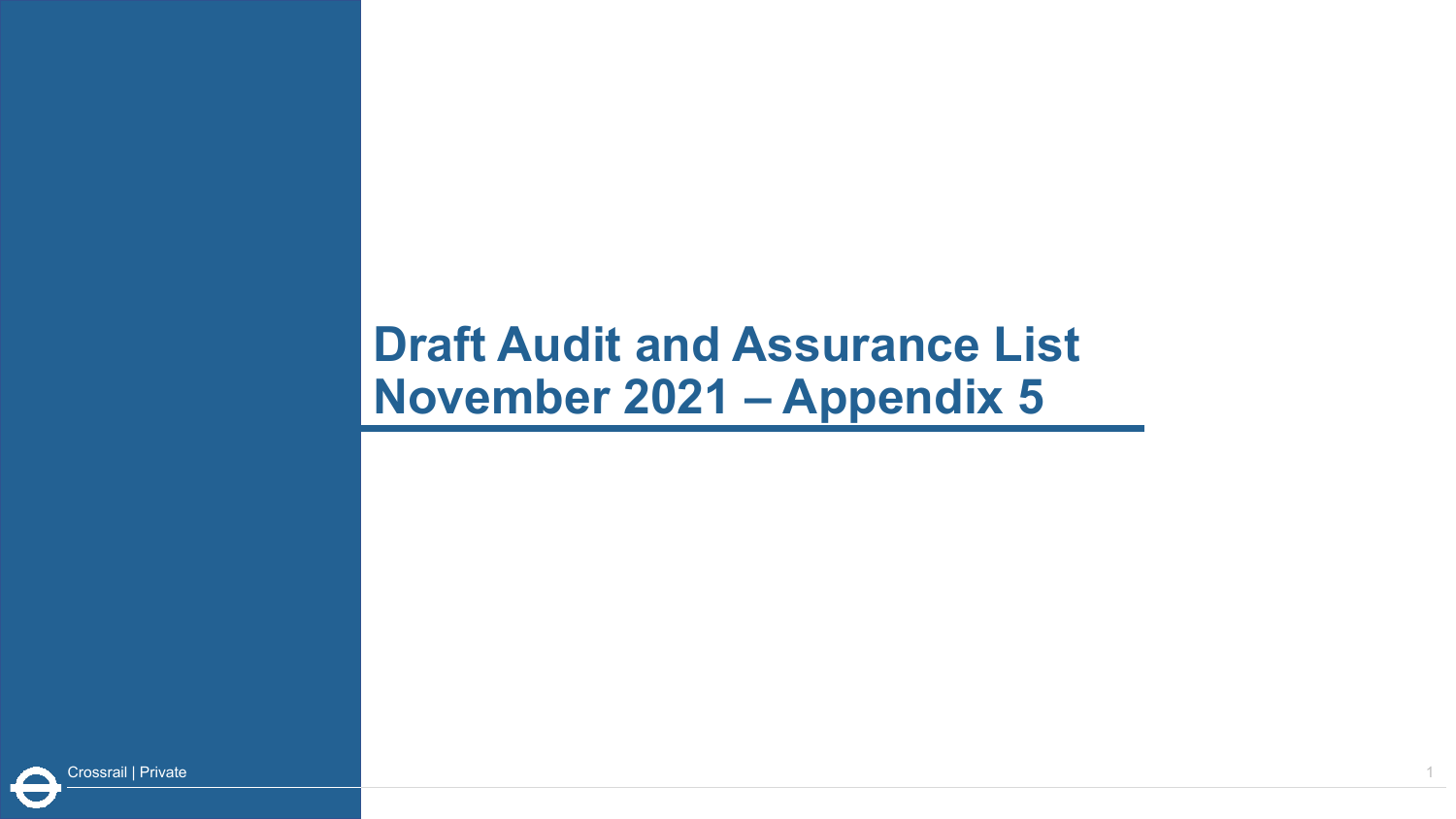## **Audit and Assurance – Areas to be covered**

| <b>Priority</b> | <b>Topic</b>                                                                                                                                                                                                   | <b>Targeted Review / Continuous Assurance</b> | Who                                                                              | When       |
|-----------------|----------------------------------------------------------------------------------------------------------------------------------------------------------------------------------------------------------------|-----------------------------------------------|----------------------------------------------------------------------------------|------------|
| $\mathbf{1}$    | Reliability of Performance (System, Train, Integration)                                                                                                                                                        | Continuous<br>Assurance                       | LoD2 (Line 2 Assurance)<br>/ IIPAG (Independent<br>Programme Assurance<br>Group) | Ongoing    |
| $\overline{2}$  | Romford Control Centre (RCC). Resilience of team (numbers,<br>training, capacity) to deal with busy operations & incidents (in<br>view of number of Operational Restrictions, Alarms during the<br>transition) | <b>Targeted Review</b>                        | LoD2 / IIPAG                                                                     | Nov/Dec    |
| 3               | Gate process for readiness assessment as we go through the<br>Phases of Trial Operations, Revenue Service and into Stage 5b, c.                                                                                | <b>Continuous Assurance</b>                   | LoD2 / IIPAG                                                                     | Ongoing    |
| $\overline{4}$  | Technical and Safety Assurance and Approvals for entry into Trial<br>Operations and Passenger Service - including ORR, RfLi<br>acceptance                                                                      | <b>Continuous Assurance</b>                   | LOD2 / IIPAG                                                                     | Ongoing    |
| 5               | RFLI Maintenance effectiveness (People, Process, Systems,<br>Suppliers)                                                                                                                                        | <b>Targeted Review</b>                        | LoD2 / IIPAG                                                                     | Dec/Jan    |
| 6               | Schedule review - Assurance of the Schedule and Cost of the<br>revised schedule                                                                                                                                | <b>Continued Assurance</b>                    | LoD2 / IIPAG                                                                     | Ongoing    |
| $\overline{7}$  | TfL Procurement and Supply Chain Capacity to take on the<br>procurement of Elizabeth Line's existing contracts.                                                                                                | Audit                                         | <b>Audit Team</b>                                                                | Dec/Jan    |
| 8               | Assurance of works handed over to the Residual Works team<br>(scope, cost, risk)                                                                                                                               | Project Assurance                             | <b>TfL Project Assurance</b>                                                     | <b>TBC</b> |
| 9               | Information transfer - (excluding asset data), Emails, Contract<br>documents (Soft & hard copies), Contract negotiation information                                                                            | Audit                                         | <b>Audit Team</b>                                                                | Dec/Jan    |